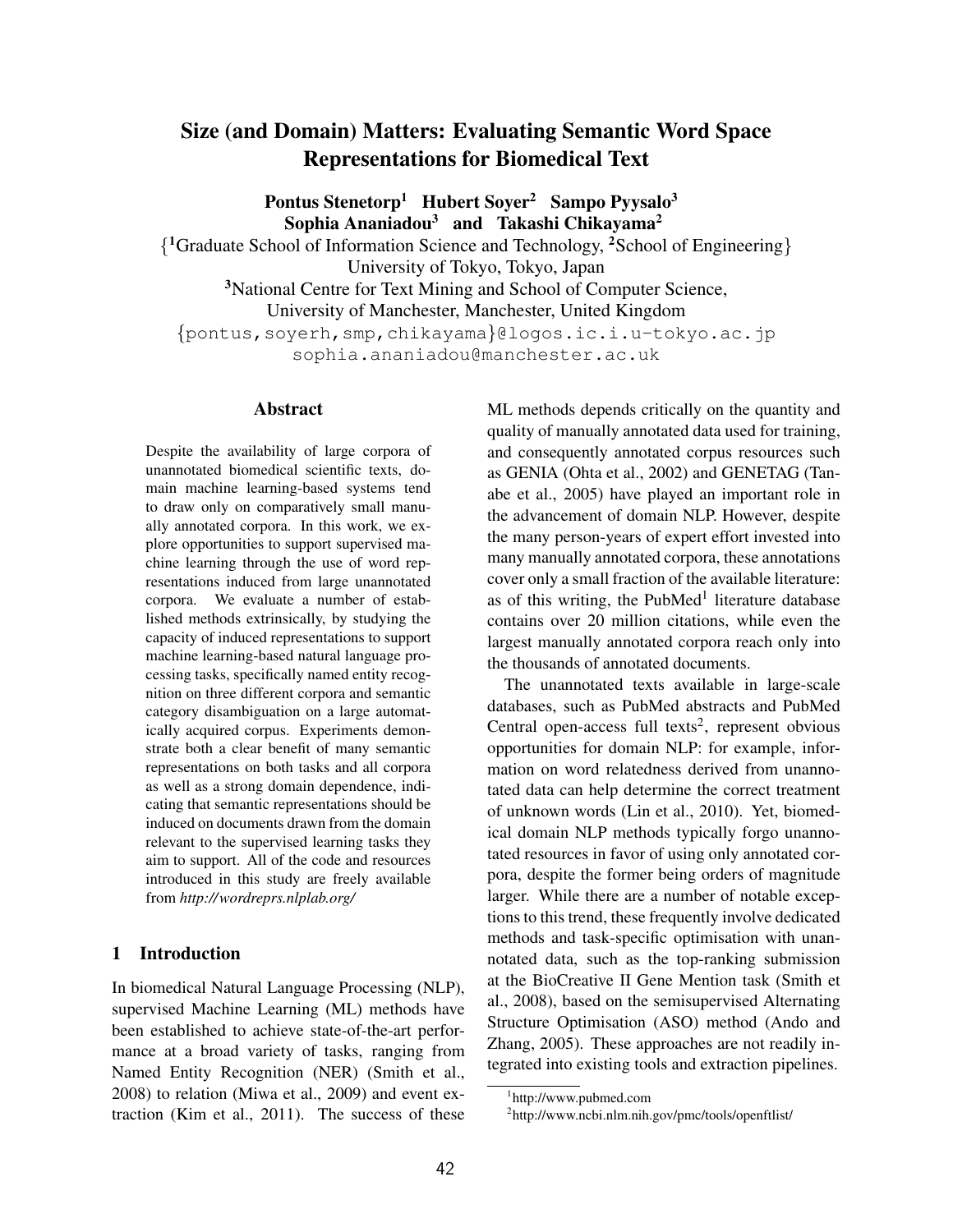In this work, we study word representations induced from large unannotated corpora without reference to any single specific task or annotated corpus. The representations can be straightforwardly applied for various NLP tasks simply through the introduction of additional features for each word, and introduce few restrictions on the choice of ML method or general approach. Our study draws in part on the related recent work of Turian et al. (2010), who evaluated the contribution of various word representations to "general-domain" (newswire) NLP tasks. In this work, we focus in particular on the questions 1.) can word representation improve performance at biomedical NLP tasks? and 2.) are representations induced from general-domain corpora sufficient, or are in-domain representations required? We seek to answer these questions by evaluating the applicability of word representations to two supervised ML tasks, Named Entity Recognition and Semantic Category Disambiguation.

# 2 Approach

There are various possible approaches for acquiring information on the relatedness of words for supervised learning, including the use of manually curated resources such as WordNet (Miller, 1995). Here, we focus in particular on methods that require only unlabeled texts as input. Such approaches have many appealing aspects in terms of e.g. generality and cost of adaptation, in particular in specialised domains such as biomedicine where broad-coverage hand-crafted resources may not be available.

The methods considered in this work all build in some way on the observation formulated by Firth (1957) as "*You shall know a word by the company it keeps*". While they differ substantially in their specifics, the methods share the high-level approach of using the contexts in which words appear in a large corpus of unlabeled text to induce representations that in some way capture (at least) the relatedness of words, broadly based on the assumption that words sharing similar context have similar meaning (the distributional hypothesis). These representations can take various forms, such as word clusters or mappings to semantic spaces such as those induced by Latent Semantic Analysis (LSA) (Dumais et al., 1988).

We apply information on the relatedness of words through the use of a mapping from each word to a vector, the specific characteristics of which vary broadly depending on the method used to induce the mapping: for example, for mappings derived from hard-clustering, each vector will contain only a single non-zero feature identifying the cluster; for mappings derived from LSA, the vectors will be dense. Regardless of the characteristics of such mappings, they can be used uniformly in supervised machine learning tasks taking words as (part of) their input, simply by extending the feature representation with the vector to which each word is mapped.

Due to space constraints, we will not attempt a detailed description of specific approaches here. References to studies introducing the applied methods are given in the methods section; we refer the reader interested in the general category of approaches to the overviews presented by Lin and Wu (2009) and Turian et al. (2010).

# 3 Methods

# 3.1 Word representations

For our experiments we draw upon the following previously introduced word representations.

Brown clusters Brown clustering (Brown et al., 1992) is a hierarchical, bigram-based clustering algorithm. It introduces a binary tree on top of the vocabulary, refining information about the similarity of words with each branch. In the resulting representation, each word is associated with a string of binary decisions that lead from the root of that tree to the leaf that the word is assigned to.

The computational cost of the Brown clustering algorithm grows quadratically with respect to the number of clusters, which introduces limitations on the number of clusters that can be introduced.

Google N-gram clusters Lin et al. (2010) introduced a new N-gram corpus from web-scale data similar to that used to create the Google N-gram Corpus (Brants and Franz, 2009). This same work also introduced various derivatives of this data, including a phrase clustering created using higherorder N-grams to determine the contexts in which lower-order N-grams (including single tokens) appear. Further, their work presents clustering using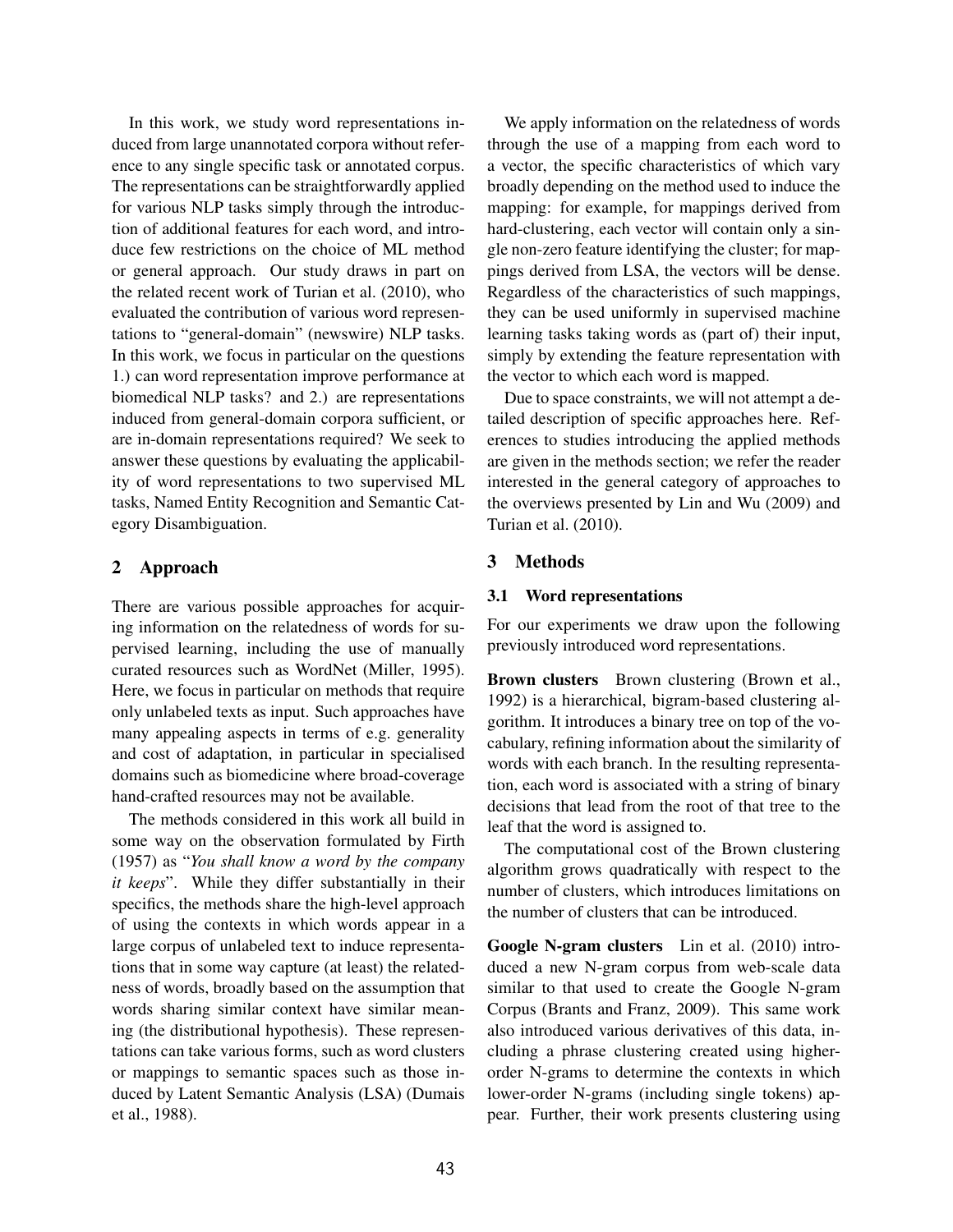| Turian et al. (2010)     |
|--------------------------|
|                          |
|                          |
|                          |
|                          |
| McClosky et al. $(2011)$ |
|                          |
|                          |
|                          |
| Lin et al. $(2010)$      |

Table 1: Applied word representations. The Dim. column gives the number of clusters for clustering-based representations and the dimensionality of the semantic space for others. (The size given for the Google clusters is for data restricted to single tokens only, size including phrases is 2.6GB.)

distributed K-means with distance defined by the dot product of vectors containing mutual information between the phrase and each of its context words (Lin and Wu, 2009).

Clark-Ney-Essen clusters Clark (2003) considered the task of unsupervised part-of-speech induction and introduced a bigram-based clustering approach incorporating morphological information in a Ney-Essen clustering model (Ney et al., 1994). The approach can be applied to produce a soft clustering, providing the strength of cluster membership for each word. Although initially proposed explicitly in the context of inducing parts-of-speech, both the method<sup>3</sup> and the produced clustering are generic and the clusters need not be exclusively interpreted as parts of speech.

HLBL and CW embeddings The Hierarchical Log-Bilinear embeddings (HLBL) (Mnih and Hinton, 2009) and the Collobert and Weston (2008) (CW) embeddings are distributed word representations. They are low dimensional, real valued vectors with mostly non zero components also referred to as *word embeddings*. The word embeddings are induced using neural network-like language models and while the CW embeddings are inferred directly from the model parameters, the HLBL embeddings are composed by condensing all model representations for all contexts of a given word.

#### 3 http://www.cs.rhul.ac.uk/home/alexc/pos2.tar.gz

#### 3.2 NER methods

For NER experiments, we apply the publicly available regularized average perceptron-based NER tool of Ratinov and Roth (2009). This choice follows that of Turian et al. (2010), allowing comparison of general-domain and domain-specific results.

Since the tool requires its input to be split into sentences, we initially perform sentence splitting for NER corpora without existing sentence segmentation using the GENIA sentence splitter<sup>4</sup>. We then tokenise the data and add part-of-speech features using the GENIA tagger (Tsuruoka et al., 2005).

#### 3.3 Semantic category disambiguation methods

For the semantic category disambiguation experiments, we use the seed words from McIntosh and Curran (2009) to generate word contexts for a wide array of semantic categories. We then classify these contexts, blinding the seed word, and assigning each a specific semantic category. The seed words were originally used to study semantic drift and the impact of seed choice on bootstrapping performance, but we use them simply to induce our contexts for training and evaluation, relying on them being semantically unambiguous. The main motivation for this choice of set-up is that it enables us to generate a very large amount of training data to study the potential benefits of word representations when the

<sup>4</sup> https://github.com/TsujiiLaboratory/geniass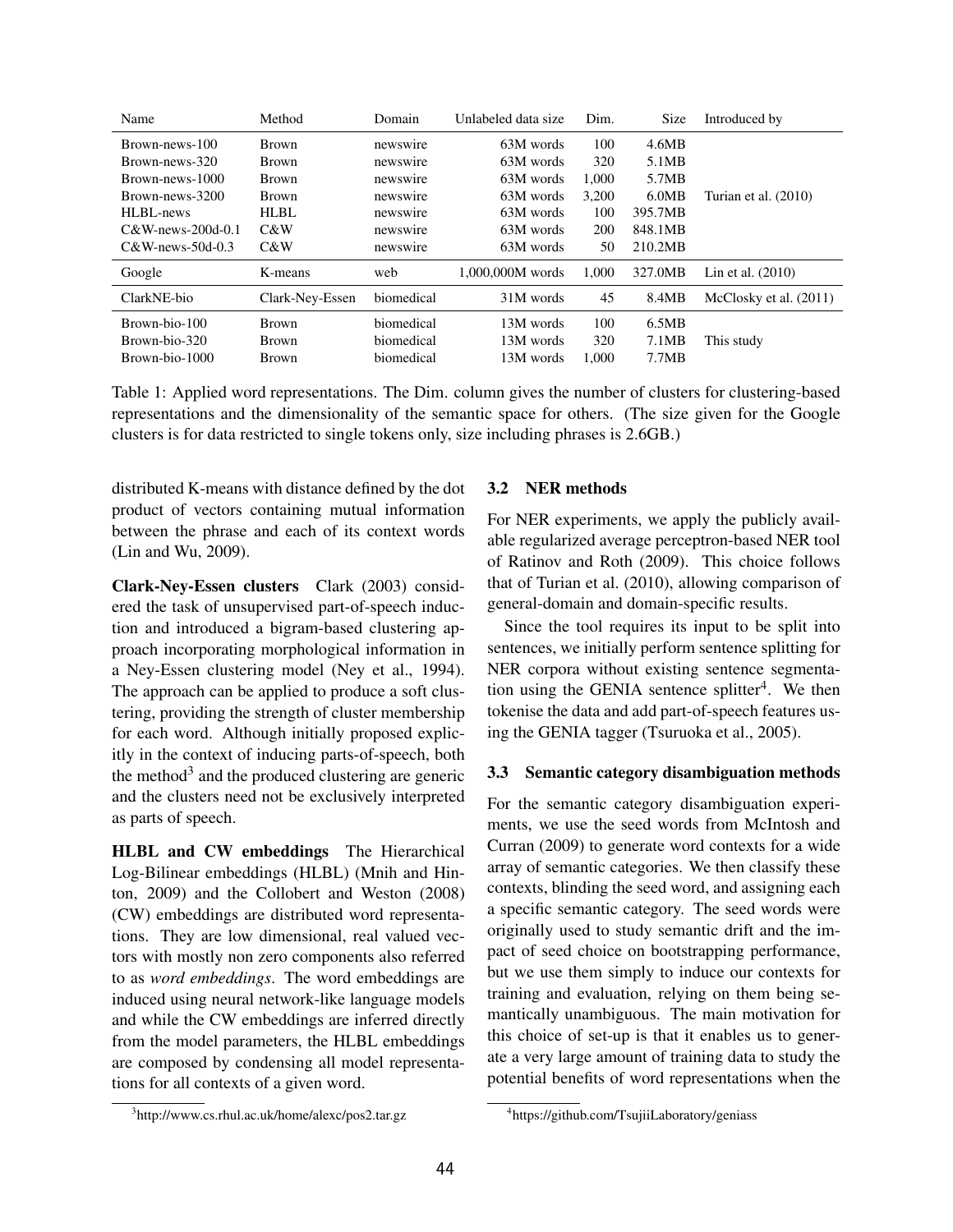size of the training data far surpasses that of manually curated corpora.

### 4 Resources

## 4.1 Word representations

We apply a broad selection of word representations introduced in previous work as well as a number of newly induced representations created using biomedical domain texts.

First, we consider all the word representations introduced by Turian et al. (2010). These were created on newswire texts (Reuters RCV1 corpus) and include Brown clusters (100, 320, 1,000 and 3,200 clusters), Collobert and Weston embeddings (50 and 200 dimensions) and HLBL embeddings (100 dimensions). These resources are applied without modification.

Second, we apply the clusters introduced by Lin et al. (2010) using very large web data (below, "Google clusters"). For comparability and consistency of processing with the other considered representations, we filter the set of word and phrase clusters introduced by Lin et al. to remove multi-word phrases.

Third, we use the Clark-Ney-Essen (ClarkNE) clusters introduced for feature extraction in the Stanford information extraction system for the BioNLP Shared Task 2011 (McClosky et al., 2011). Unlike the resources above, these clusters were generated on biomedical domain texts, namely PubMed abstracts.

Finally, we create a new set of Brown clusters (100, 320, and 1,000 clusters) using a randomly selected set of PubMed abstracts. This choice of method is motivated both by the availability of an implementation of Brown clustering<sup>5</sup> and the general-domain results of Turian et al. (2010), who showed Brown clusters to outperform the other considered word representations.

Table 1 summarises the word representations considered in this work.

|           |        | Corpus            |              |
|-----------|--------|-------------------|--------------|
|           | AnEM   | BC <sub>2GM</sub> | <b>NCBID</b> |
| Words     | 91.420 | 450.991           | 174,062      |
| Sentences | 4.548  | 20,000            | 7,844        |
| Entities  | 3,135  | 24,596            | 6,900        |
|           |        |                   |              |

Table 2: Statistics of the NER corpora

### 4.2 NER corpora

The BioCreative II Gene Mention (BC2GM) corpus (Smith et al., 2008), an extension of the GENE-TAG corpus (Tanabe et al., 2005), is comprised of 20,000 sentences manually annotated for mentions of names of genes, proteins, and related entities such as protein complexes. The BC2GM corpus is a *de facto* standard for both the training and evaluation of ML-based NER methods targeting genes and proteins and has served as training material for various established tools such as BANNER (Leaman et al., 2008).

The Anatomical Entity Mention (AnEM) corpus (Ohta et al., 2012) is a recently introduced corpus consisting of 500 documents, half PubMed abstracts and half full-text extracts, annotated for mentions of anatomical entities (e.g. cells, tissues, and organs). The resource is distributed in two variants, a multiclass version including different entity types (e.g. CELL and TISSUE) and a single-class version. For consistency with the other considered corpora, we apply only the single-class version in this study.

The NCBI disease (NCBID) corpus (Islamaj Dogan and Lu, 2012) is an extension of the Arizona Disease Corpus (AZDC) (Leaman et al., 2009) that extends the sentence-level annotation of AZDC to mark all disease mentions in PubMed abstracts.

Table 2 shows statistics of the corpora used for the NER experiments.

## 4.3 Semantic category disambiguation data

To generate the dataset used for the semantic category disambiguation experiments, we used a subset of 1,200,000 of the over 20,000,000 citations contained in the PubMed 2012 baseline distribution and randomly separated them into training, development and test sets containing 3/6, 1/6 and 2/6 of the data, respectively. For each set we then extracted contexts for each of the seed words applied by McIn-

<sup>&</sup>lt;sup>5</sup>Namely, that of Percy Liang, available from http://www.cs. berkeley.edu/∼pliang/software/brown-cluster-1.2.zip. Andriy Mnih generously provided us with the Mnih and Hinton (2009) implementation for creating HLBL embeddings, but due to time constraints we were regrettably not able to include domainspecific embeddings in the current experiments.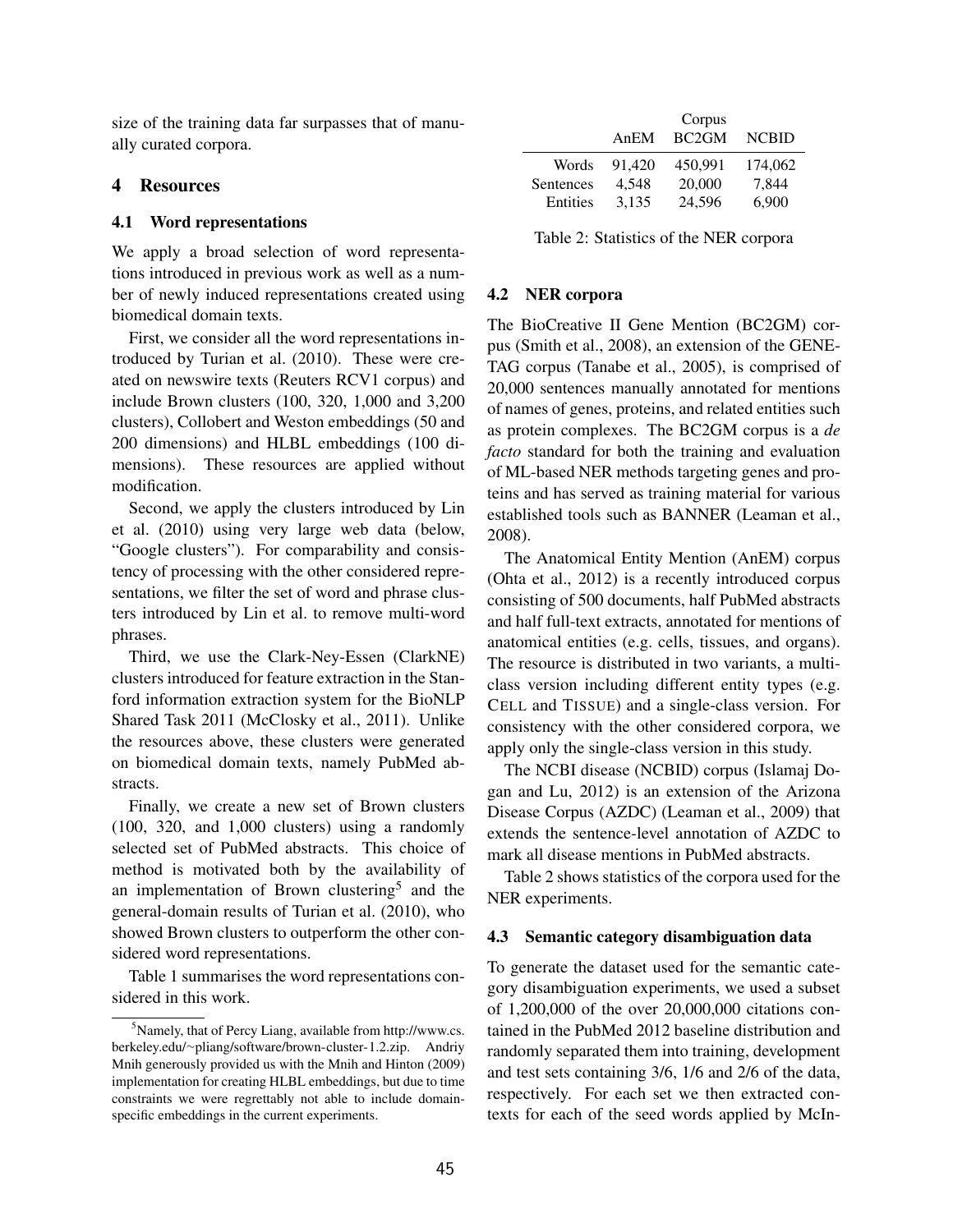| Category              | Seed words                                |
|-----------------------|-------------------------------------------|
| Antibodies            | MAb IgG IgM rituximab infliximab          |
| Cells                 | RBC HUVEC BAEC VSMC SMC                   |
| Cell lines            | PC12 CHO HeLa Jurkat COS                  |
| Diseases              | asthma hepatitis tuberculosis HIV malaria |
|                       | acetylcholine carbachol heparin           |
| Drugs                 | penicillin tetracycline                   |
| Molecular functions   | kinase ligase acetyltransferase           |
|                       | helicase binding                          |
| Mutations and mutants | Leiden C677T C282Y 35delG null            |
| Proteins and genes    | p53 actin collagen albumin IL-6           |
|                       | anemia hypertension hyperglycemia         |
| Signs and symptoms    | fever cough                               |
| Tumors                | lymphoma sarcoma melanoma                 |
|                       | neuroblastoma osteosarcoma                |

Table 3: Semantic categories and seed words from McIntosh and Curran (2009).

Cell line The effects of electric fields on and PANC1 cells.

Figure 1: Example context induced by the "Jurkat" seed word for the "Cell lines" semantic category. Note that the seed word has been blinded.

tosh and Curran (2009), shown in Table 3. These seed words were selected by biomedical domain experts working with McIntosh and Curran to be "*as unambiguous as possible with respect to the other [semantic] categories*". We then assigned each context the semantic category label associated with the seed word that generated the given context. See Figure 1 for an example of a blinded induced context. This procedure yielded a total of 428,289 contexts, which dwarfs the size of the training data available for our NER experiments (Table 2).

However, a problem for data induced in this way is a risk of bias towards the semantic categories with the most frequent seed words. For example, in the development set there are 23,045 "Molecular functions" contexts and only 769 "Mutation and mutants" contexts. To remedy this when evaluating our models, we stratified the number of contexts that each seed word would generate, for the test set we took a random sub-sample of at most 150 contexts generated by each seed word which resulted in a more even distribution between the semantic categories.

## 4.4 Experimental Setup

For the NER experiments, we follow the standard train-test set splits provided with each of the applied

corpora, running the NER tool of Ratinov and Roth (2009) with varying word representations but otherwise default parameters. Performance is evaluated in all cases as mention-level precision, recall and  $F_1$ -score (the harmonic mean between precision and recall), requiring exact matches between the boundaries of gold and predicted entities.<sup>6</sup>

For the semantic category disambiguation experiments we use the train, development and test sets introduced in this publication. As the task does not involve the concept of false negatives, we use accuracy as our primary performance measure. We use two baseline feature sets, Bag-of-Words (BoW) and Competitive (Comp). BoW is a weak baseline and uses only word features generated from the three word context of the seed word. Comp is a more involved model employing the same context size but using weighted positional word features along with trigrams generated from the context words. In accordance with standard evaluation procedures, the test sets are only used to generate the final results, with initial experiments and statistics generation only being carried out on the training and development sets.

# 5 Results and Discussion

In the NER experiments, we can see increases in performance over the baseline for most of the newswire-domain word representations (Table 4). The benefits of the word representations are particularly clear for the AnEM dataset, the most sparse out of the three, where the HLBL-news word representations increase performance by over 2 points of  $F_1$ -score over the baseline. However, the biodomain Brown clusters boost performance even further, outperforming the newswire-domain representations for all three data sets. Somewhat surprisingly, the Clark-NE-bio representation shows mixed results when applied alone, falling below the baseline for two of the datasets. The Google clusters generated on web data show good general improvement, but do not attain the level achieved by Brown

<sup>&</sup>lt;sup>6</sup>We note that this strict evaluation criterion implies our results are not comparable to (and in cases notably lower than) previous studies on these corpora using relaxed matching criteria, but are comparable in terms of evaluation to those of relevant previous studies of word representations.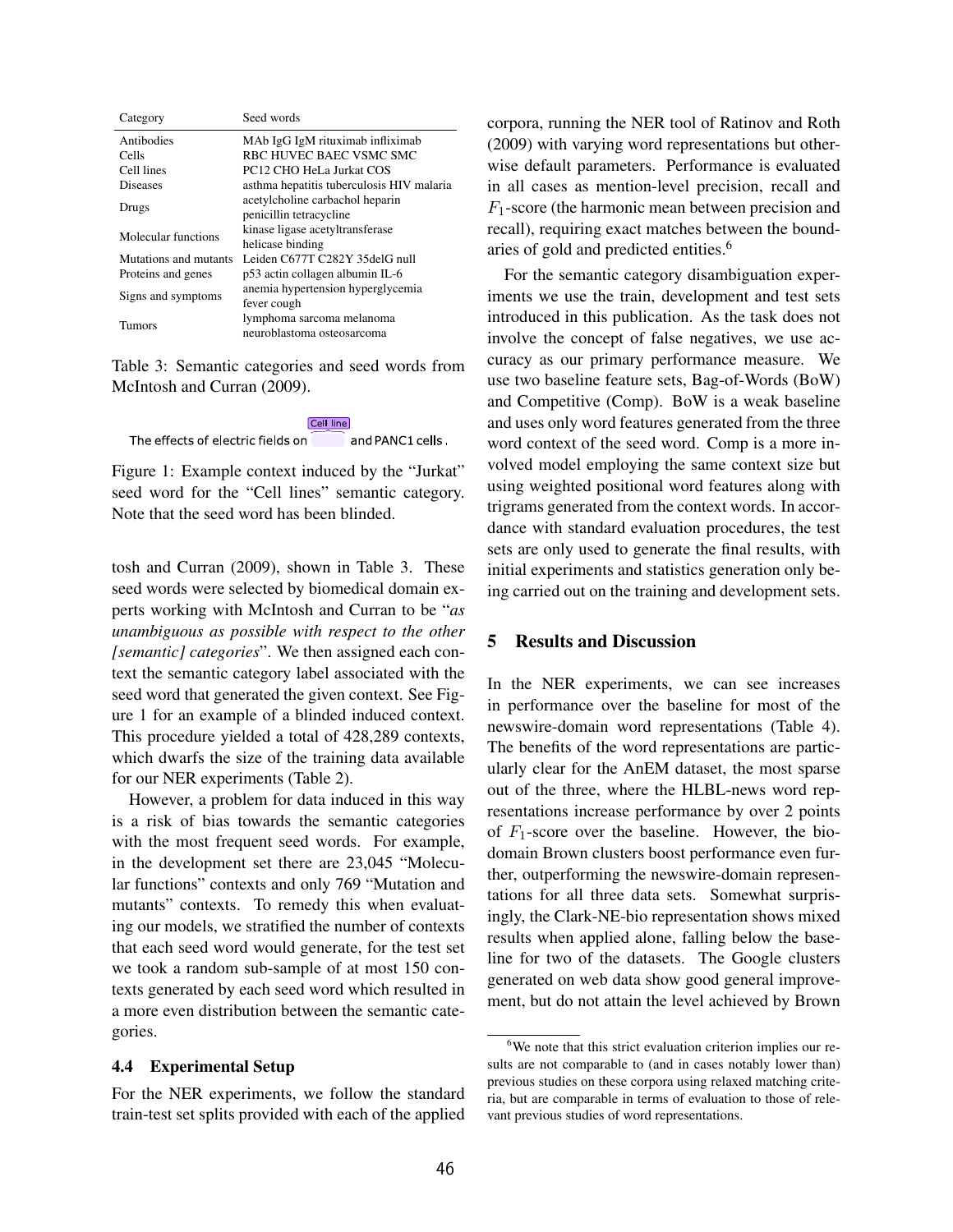|                           |       |       |       |       | Dataset            |       |       |              |       |       |       |       |
|---------------------------|-------|-------|-------|-------|--------------------|-------|-------|--------------|-------|-------|-------|-------|
|                           |       | AnEM  |       |       | BC <sub>2</sub> GM |       |       | <b>NCBID</b> |       |       | $\mu$ |       |
| Model                     | Pre.  | Rec.  | $F_1$ | Pre.  | Rec.               | $F_1$ | Pre.  | Rec.         | $F_1$ | Pre.  | Rec.  | $F_1$ |
| <b>Baseline</b>           | 73.33 | 45.54 | 56.19 | 80.76 | 75.55              | 78.07 | 73.72 | 63.14        | 68.02 | 75.94 | 61.41 | 67.43 |
| Brown-news-100            | 72.79 | 45.14 | 55.73 | 81.68 | 76.07              | 78.77 | 73.13 | 65.85        | 69.30 | 75.86 | 62.35 | 67.93 |
| Brown-news-320            | 71.10 | 44.27 | 54.56 | 81.03 | 75.55              | 78.19 | 73.08 | 65.52        | 69.10 | 75.07 | 61.78 | 67.29 |
| Brown-news-1000           | 71.88 | 46.82 | 56.70 | 81.41 | 75.65              | 78.43 | 73.04 | 65.36        | 68.99 | 75.45 | 62.61 | 68.04 |
| Brown-news-3200           | 70.22 | 45.62 | 55.31 | 82.28 | 75.86              | 78.94 | 72.84 | 65.69        | 69.08 | 75.11 | 62.39 | 67.78 |
| Brown-bio-100             | 72.35 | 47.29 | 57.20 | 82.07 | 75.75              | 78.79 | 74.59 | 65.50        | 69.75 | 76.34 | 62.85 | 68.58 |
| Brown-bio-150             | 70.90 | 42.28 | 52.97 | 81.39 | 76.90              | 79.08 | 74.31 | 65.66        | 69.72 | 75.53 | 61.61 | 67.26 |
| Brown-bio-320             | 72.58 | 48.25 | 57.96 | 82.88 | 76.07              | 79.33 | 73.74 | 65.72        | 69.50 | 76.40 | 63.34 | 68.93 |
| Brown-bio-500             | 73.27 | 53.90 | 62.11 | 83.18 | 76.69              | 79.81 | 73.60 | 66.53        | 69.88 | 76.68 | 65.71 | 70.60 |
| Brown-bio-1000            | 72.04 | 55.18 | 62.49 | 82.38 | 77.84              | 80.04 | 74.77 | 66.71        | 70.52 | 76.40 | 66.58 | 71.02 |
| ClarkNE-bio               | 71.22 | 41.96 | 52.81 | 82.00 | 75.86              | 78.81 | 72.62 | 63.63        | 67.83 | 75.28 | 60.48 | 66.48 |
| HLBL-news                 | 74.36 | 48.25 | 58.52 | 82.44 | 76.69              | 79.46 | 73.10 | 65.45        | 69.06 | 76.63 | 63.46 | 69.02 |
| Google                    | 70.80 | 54.62 | 61.66 | 80.75 | 78.15              | 79.43 | 74.58 | 65.39        | 69.68 | 75.38 | 66.05 | 70.26 |
| HLBL-news+Brown-news-1000 | 73.92 | 48.97 | 58.91 | 82.24 | 76.59              | 79.31 | 73.09 | 65.74        | 69.22 | 76.42 | 63.76 | 69.15 |
| HLBL-news+Brown-bio-1000  | 73.54 | 55.10 | 62.10 | 82.62 | 78.15              | 80.32 | 74.80 | 66.05        | 70.15 | 76.99 | 66.43 | 71.16 |

Table 4: Named Entity Recognition results.

| Model                | Accuracy |
|----------------------|----------|
| <b>BoW</b>           | 67.61    |
| Comp                 | 71.59    |
| Comp-Brown-news-100  | 71.54    |
| Comp-Brown-news-320  | 71.93    |
| Comp-Brown-news-1000 | 71.45    |
| Comp-Brown-news-3200 | 71.42    |
| Comp-Google          | 73.70    |
| Comp-ClarkNE-bio     | 72.05    |
| Comp-Brown-bio-100   | 71.73    |
| Comp-Brown-bio-320   | 72.03    |
| Comp-Brown-bio-1000  | 72.31    |

Table 5: Semantic category disambiguation results.

clusters generated on in-domain data.<sup>7</sup>

We further considered a small set of the many possible combinations of word representations. These experiments indicated that the HLBL-news+Brownbio-1000 model performs the best out of the considered models, implying that combination of out-ofdomain and in-domain representations can be beneficial. One reason for the success of this combination may be that the HLBL representations were induced from a larger set of unannotated data than any of the in-domain representations. Comp-Brown-news-100 71.54 70.0 70.9 70.9 70.0 71.54 comp-Brown-news-3200 71.93 comp-Brown-news-3200 71.42 comp-GlankNE-bio 73.70 comp-GlankNE-bio 72.05 comp-Brown-bio-100 71.73 comp-Brown-bio-100 71.73 comp-Brown-bio-100 7

The semantic category disambiguation experiments show results similar to those for NER, with



Figure 2: Learning curves for semantic category experiments

one major difference. The Google clusters substantially outperform even our in-domain representations (Table 5). One may speculate that this is due to the vastly greater amount of data used to generate these representations, but the question of why a similar effect is not seen for NER remains open. Unlike for our NER experiments, we failed to establish any clear benefit from combining different representations for this task.

From our learning curve (Figure 2) we find that although the amount of training data goes well beyond 100,000 examples we don't see any tendency for the baseline to converge with either of our models enhanced with word representations. This indicates that the benefits of these word representations

<sup>&</sup>lt;sup>7</sup>We carried out also experiments using the CW representations, but failed to establish any consistent benefit over our baseline using them either alone or in combination with other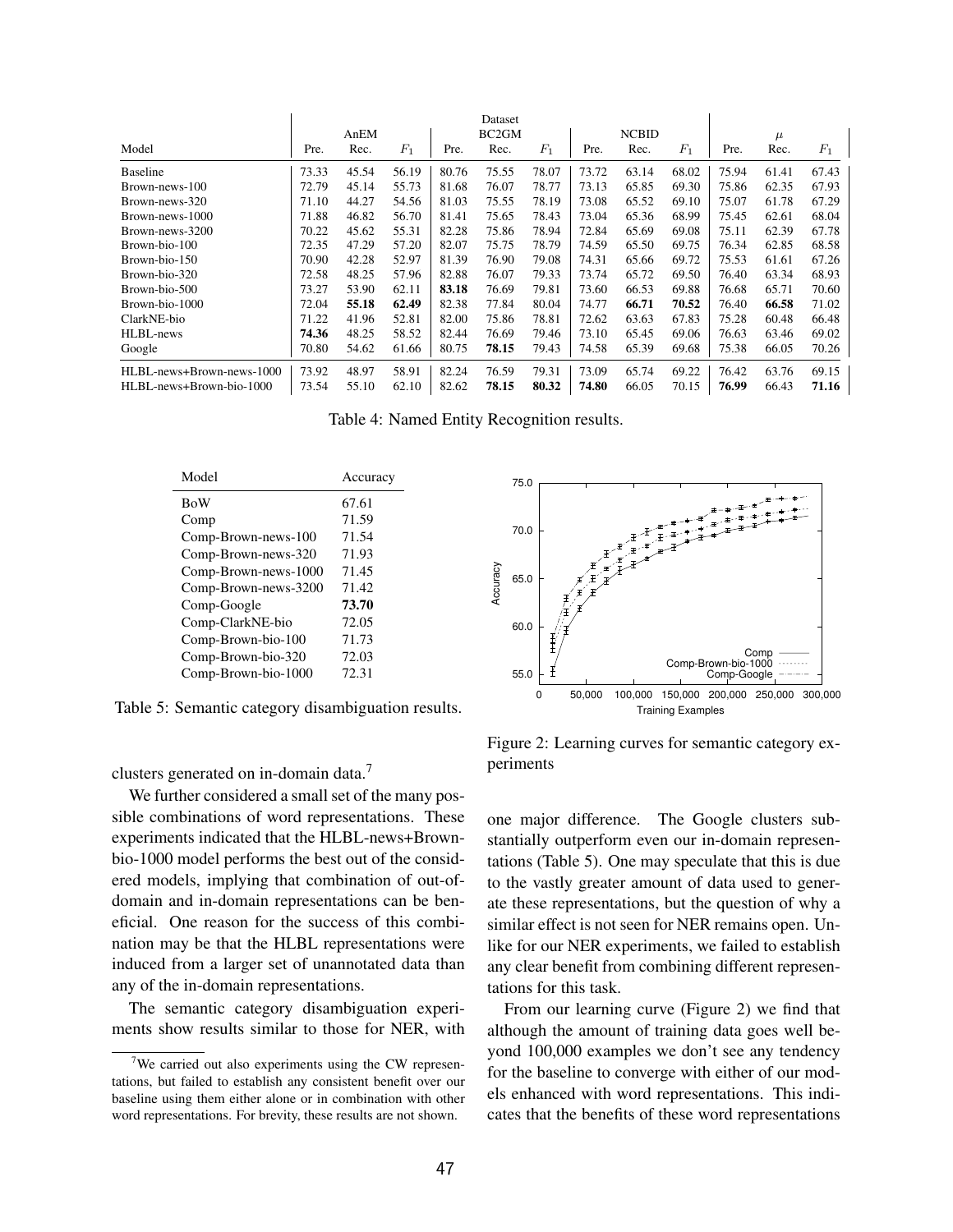are not restricted to settings where only a comparatively small amount of annotated data is available, and speaks in favour of adopting word representations regardless of the amount of data available for supervised training.

Our evaluation using the newswire-domain representations introduced by Turian et al. (2010) broadly agree with their findings that Brown clusters are surprisingly effective compared to the other representations and that performance tends to improve with a larger number of Brown clusters.<sup>8</sup>

We found impressive performance gains for Google clusters in the semantic class disambiguation task, but a more limited advantage for NER, where the considerably smaller representation using in-domain Brown clusters provided competitive performance. This result is encouraging for the feasibility of achieving the best level of performance in a practical system, as the size of the Google data can make distribution and training challenging.<sup>9</sup>

#### 6 Related Work

As described in the introduction, our work is in many ways closely related to the "general-domain" studies of Lin and Wu (2009) and Turian et al. (2010), who demonstrated significant benefits from their respective approaches for "general-domain" NLP tasks such as the CoNLL 2003 shared task (Tjong Kim Sang and De Meulder, 2003).

Recently, a number of studies have considered use of information derived from large unannotated corpora also in various biomedical domain NLP tasks. In the BioNLP Shared Task 2011, in addition to Mc-Closky et al. (2011), word clusters were applied in support of information extraction systems also by the MSR-NLP (Quirk et al., 2011) and VIBGhent (Van Landeghem et al., 2011) teams. The clustering approach of Clark (2003) was also previously considered for biomedical NER by Finkel and Manning (2009). A new dedicated algorithm for NER using distributional semantics was recently proposed by Jonnalagadda et al. (2010).

While neither the comparative evaluation of word representations nor the application of models derived from unsupervised data in support of biomedical domain NER is novel by itself, this is to the best of our knowledge the first effort to systematically explore the benefits of multiple approaches for inducing word representations from unannotated data to biomedical domain NLP tasks as well as of their domain-dependence.

### 7 Conclusions and Future Work

We have presented an evaluation of the effectiveness of various word representations in support of biomedical domain NLP, finding that word representations can realize substantial benefits both for entity recognition and classification tasks and that representations induced on in-domain texts show greater and more consistent benefits than comparable representations induced on out-of-domain texts.

As an initial study, our work leaves open various opportunities for future study. In future work, we will aim to assess the contribution of in-domain HLBL and CW word embeddings and their combinations with other representations. We will also consider the effect of the amount of unlabeled data used to induce word representations on performance.

Code and resources introduced in this study are freely available from *http://wordreprs.nlplab.org/*

## Acknowledgements

The authors would like to thank the anonymous reviewers for their valuable feedback.

This work was funded in part by UK Biotechnology and Biological Sciences Research Council (BB-SRC) under project Automated Biological Event Extraction from the Literature for Drug Discovery (reference number: BB/G013160/1), by the Ministry of Education, Culture, Sports, Science and Technology of Japan under the Integrated Database Project and by the Swedish Royal Academy of Sciences.

#### References

R.K. Ando and T. Zhang. 2005. A framework for learning predictive structures from multiple tasks and unlabeled data. *The Journal of Machine Learning Research*, 6:1817–1853.

<sup>&</sup>lt;sup>8</sup>Although time constraints prevented us from completing a set of 3,200 Brown clusters, we will allow this computation to complete and release this set with the other resources introduced in this study.

<sup>&</sup>lt;sup>9</sup>During NER system training with Google clusters, memory usage approached 100GB for some datasets.